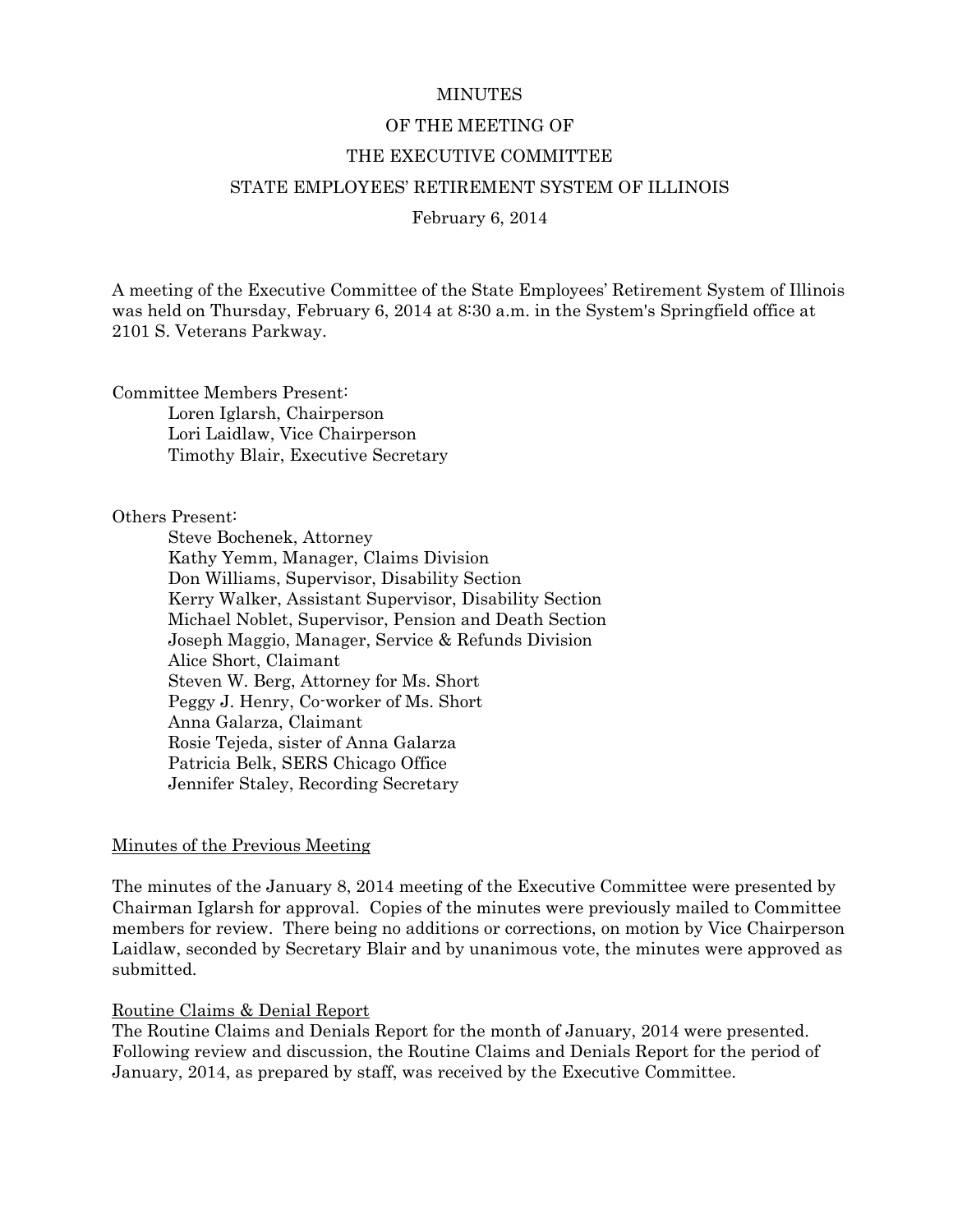# New Business

### Alice Short – Occupational Disability

Alice Short is requesting a personal hearing, represented by her attorney, Steven W. Berg, to appeal the denial of Occupational Disability benefits.

Alice Short works as an Administrative Assistant II for the Governor's Office of Management & Budget. She alleges disability due to injuries she sustained when falling down a flight of stairs at work during a fire drill. Based on her job duty descriptions, our medical examiner did not find Ms. Short to be disabled from performing the duties of her job. Ms. Short claims the Job Duty Statement was not completed accurately and her co-worker Peggy J. Henry, who was present at the meeting, agreed.

After some discussion and review of all evidence in file, it was decided that SRS will request a new job duty statement from Ms. Short's supervisor and set up another evaluation with our medical doctor using the new job duty description. Ms. Short's appeal has been deferred.

## Anna Galarza – Nonoccupational Half Time Ceased

Anna Galarza, accompanied by her sister Rosie Tejeda, is requesting a personal hearing to appeal the termination/overpayment of her nonoccupational disability being paid past the termination date of her benefit. Anna Galarza had been told, and her statements reflected, that her termination date was October, 2016. Our office later informed her the correct half time ceasing date should have been February, 2013, resulting in an overpayment of disability benefits (and insurance coverage). She is asking to continue benefits until a decision is made on her case, as her husband has medical problems and they need the insurance. Chairman Iglarsh made a motion, seconded by Executive Secretary Blair, to temporarily reinstate benefits until the end of March, 2014 and referred the case to the System's attorney, Steve Bochenek, for recommendation.

### Eleanora Oleghe – Nonoccupational Disability

Eleanora Oleghe is requesting a waiver of the 90 day filing period for nonoccupational disability benefits. Ms. Oleghe stopped working on June 30, 2013 and began a medical leave of absence on August 1, 2013. Her agency notified SERS of her disability on September 23, 2013 and a disability packet was mailed to her on September 25, 2013. Since her application was not received within the 90 day filing period, her benefit was not effective until December 27, 2013, the date her application was received.

Following a review of the file and some discussion, Chairman Iglarsh moved approval of the appeal of Eleanora Oleghe. Vice Chairperson Laidlaw seconded the motion and all were in favor.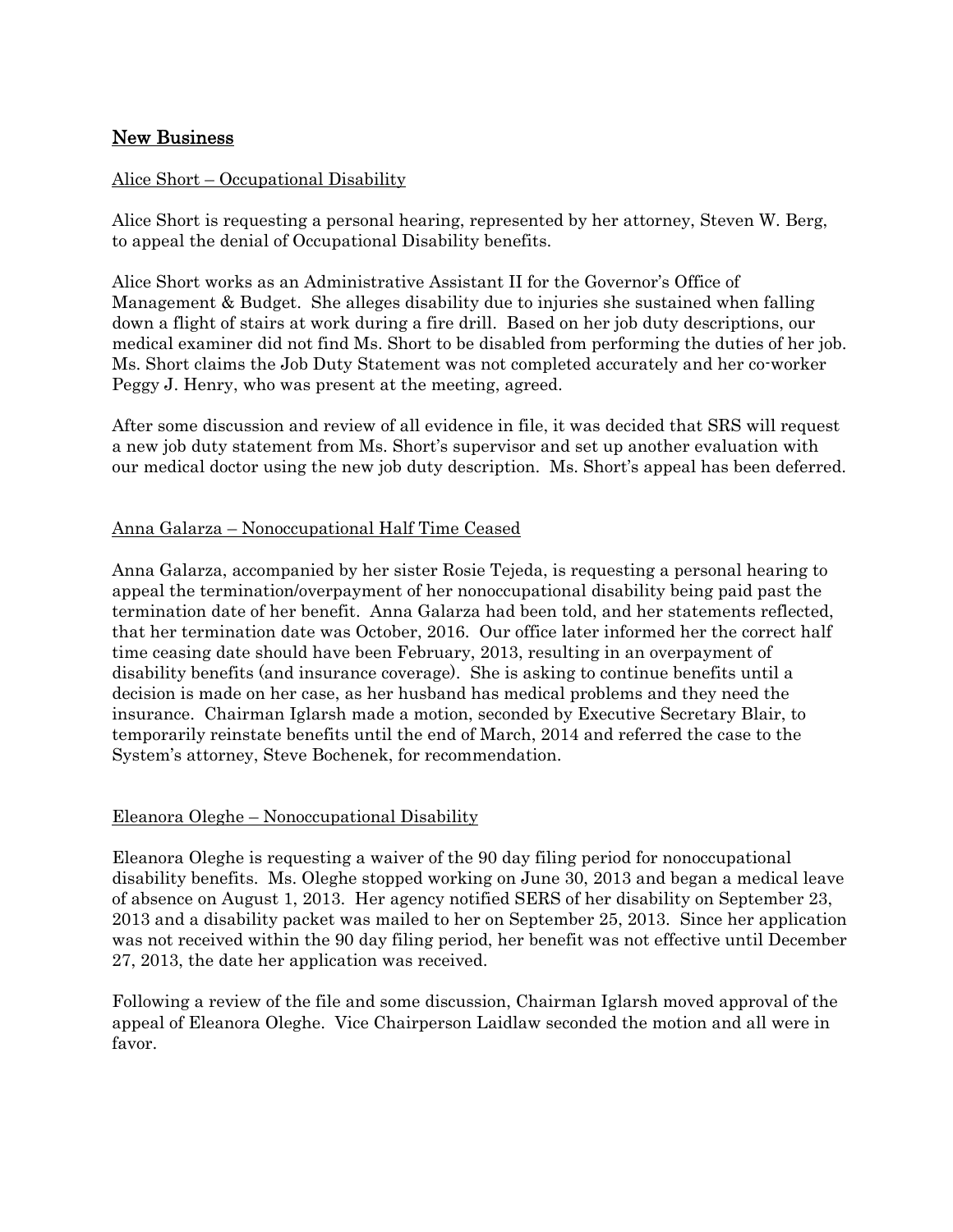# Fatrice Austin-Geiger – Nonoccupational Disability

Fatrice Austin-Geiger is requesting a written appeal of the denial of her nonoccupational disability benefits. Ms. Austin-Geiger went on a medical leave of absence on August 7, 2013 and returned to work on October 1, 2013. She notified SERS of her disability November 7, 2013. A disability packet was mailed to her on November 12, 2013 and her application was received on January 13, 2014. As she did not return her application with 90 days and returned to work prior to her application being received, her disability application was denied. Ms. Austin-Geiger said she was not aware she could file for disability benefits and her agency failed to inform SERS that she had been placed on a leave.

Following a review of the file and some discussion, Chairman Iglarsh moved approval of the appeal of Fatrice Austin-Geiger. Vice Chairperson Laidlaw seconded the motion and all were in favor.

## Gary Brown – Military Service Purchase

Gary Brown is requesting a written appeal of the denial of his request to purchase military service. Mr. Brown retired from the State of Illinois on July 1, 2013 and had not purchased the service credit before retirement. He was sent a letter on August 26, 2013 and given an option to pay for the service within 30 days; however, Mr. Brown did not do this.

Based upon the facts of this case and after some discussion, Executive Secretary Blair moved approval of the appeal of Gary Brown to allow him to establish military service credit, seconded by Vice Chairperson Laidlaw and all were in favor. The payment is due within 30 days from our billing notice.

### John Mitchell – Service Purchase

Rita F. Mitchell, widow of John K. Mitchell, is requesting a written appeal with the Executive Committee. She is asking that she be allowed to establish 93.75 months of creditable service subsequent to the death of her husband so she may be eligible for survivor health insurance through the State of Illinois.

Mr. Mitchell was diagnosed with a brain tumor in June of 2012. He had planned to buy back service time; however, had not done it at the time of his death on May 20, 2013.

After review of the information submitted and some discussion, Vice Chairperson Laidlaw moved approval of the appeal of Rita F. Mitchell, on behalf of her husband John K. Mitchell, to permit the establishment of service credit, seconded by Executive Secretary Blair and all were in favor. The payment is due within 30 days from our billing notice.

### Karen Mellow – Reciprocal Retirement

Karen Mellow is requesting the Executive Committee to change her pension from an independent retirement to a reciprocal retirement. Karen Mellow retired from SERS effective August 1, 2013. Ms. Mellow had intended to retire reciprocally and had received a reciprocal estimate; however, neglected to mark the reciprocal choice on her pension application.